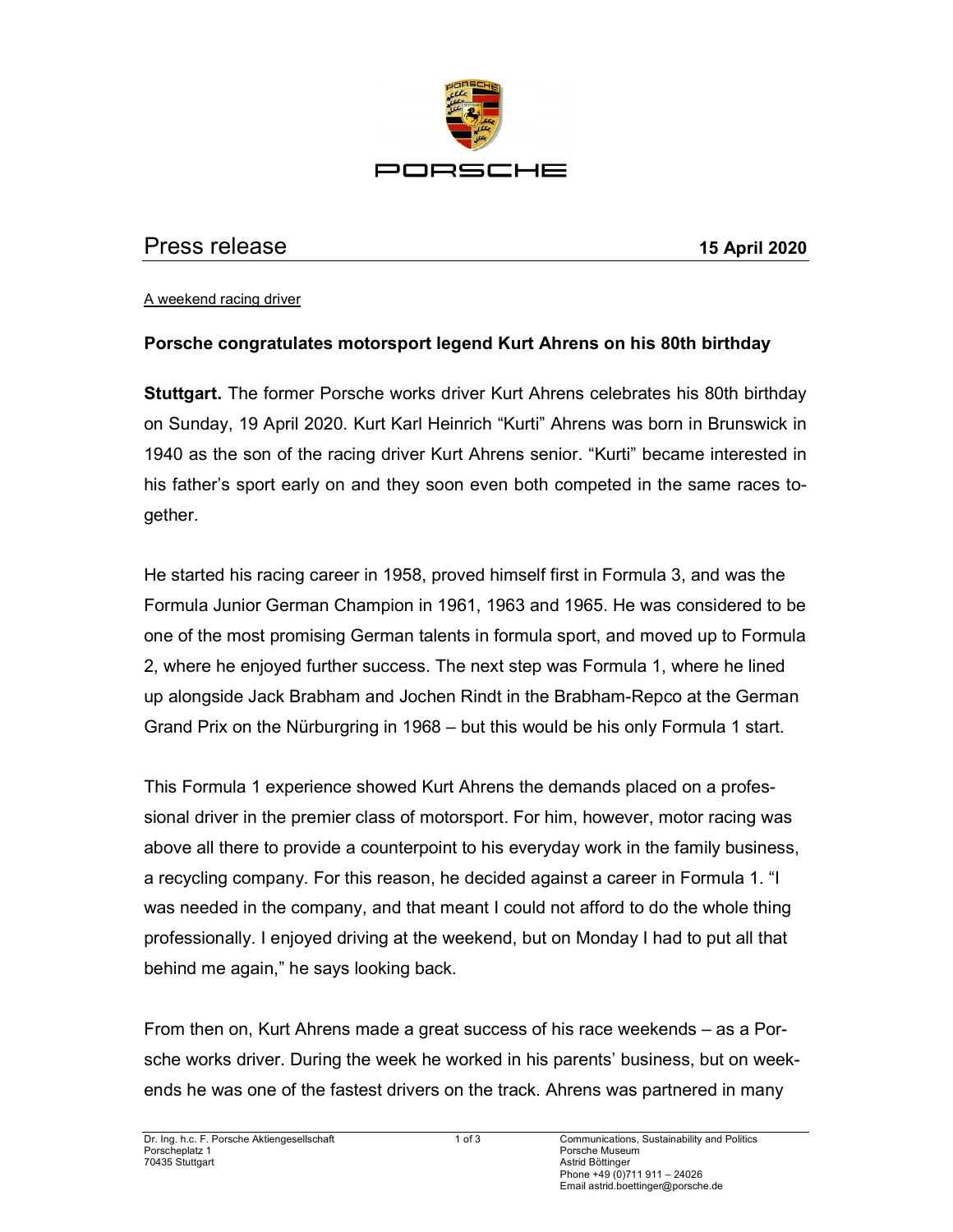races for the Porsche works team by Hans Herrmann, who became a good friend. However, he celebrated his greatest victories alongside other works drivers. Together with Joseph Siffert in a Porsche 917, he won the Austrian 1,000 kilometres in the inaugural race at the newly built race track in Zeltweg in 1969, for example.

The first triumph for the 917, in the last race of the year, was a glorious conclusion to a season marked by extensive testing and development work. For Ferdinand Piëch and the overall 917 project, this first victory by Kurt Ahrens and Joseph Siffert was of the greatest importance, because the 917 finally proved its performance capability on the Österreichring circuit after its disappointing failure to finish in Le Mans. In October 1969, Ahrens was also involved in the crucial test drives in Zeltweg, which ultimately resulted in the successful short-tail version of the 917 for the upcoming season.

In the following year, Kurt Ahrens was able to seamlessly follow up on this success, winning the 1,000 kilometre race at the Nürburgring in a Porsche 908/03 at the side of Vic Elford. He repeatedly showed how very fast he was, even under tough conditions. The Porsche racing team considered him to be a thoroughly honest, straightforward team member and an excellent test driver with a pronounced technical awareness for the car. He had only one serious accident in around 12 years in motorsport, when he aquaplaned a Porsche 917 into the crash barriers on the VW test track in Ehra-Lessien at around 250 km/h in April 1970 during a test drive. The car was smashed to pieces, but fortunately Ahrens was uninjured.

He shared the cockpit of the 917 long tail with Vic Elford in Le Mans in 1970. The heart of the Circuit de la Sarthe – then around 13.5 kilometres long – was the legendary Mulsanne Straight, which at the time did not yet have any chicanes: six kilometres long, a slash through the landscape, made for the 400 km/h mark. "Not a problem," says Ahrens. He was always completely at home in the further developed 917. But that was still different in the year before. "It was an absolute nightmare – the car fishtailed excessively at 350 km/h and the rear lifted when braking hard. Rolf Stommelen and I had to ease off the throttle around 380 km/h," he remembers. So Ahrens